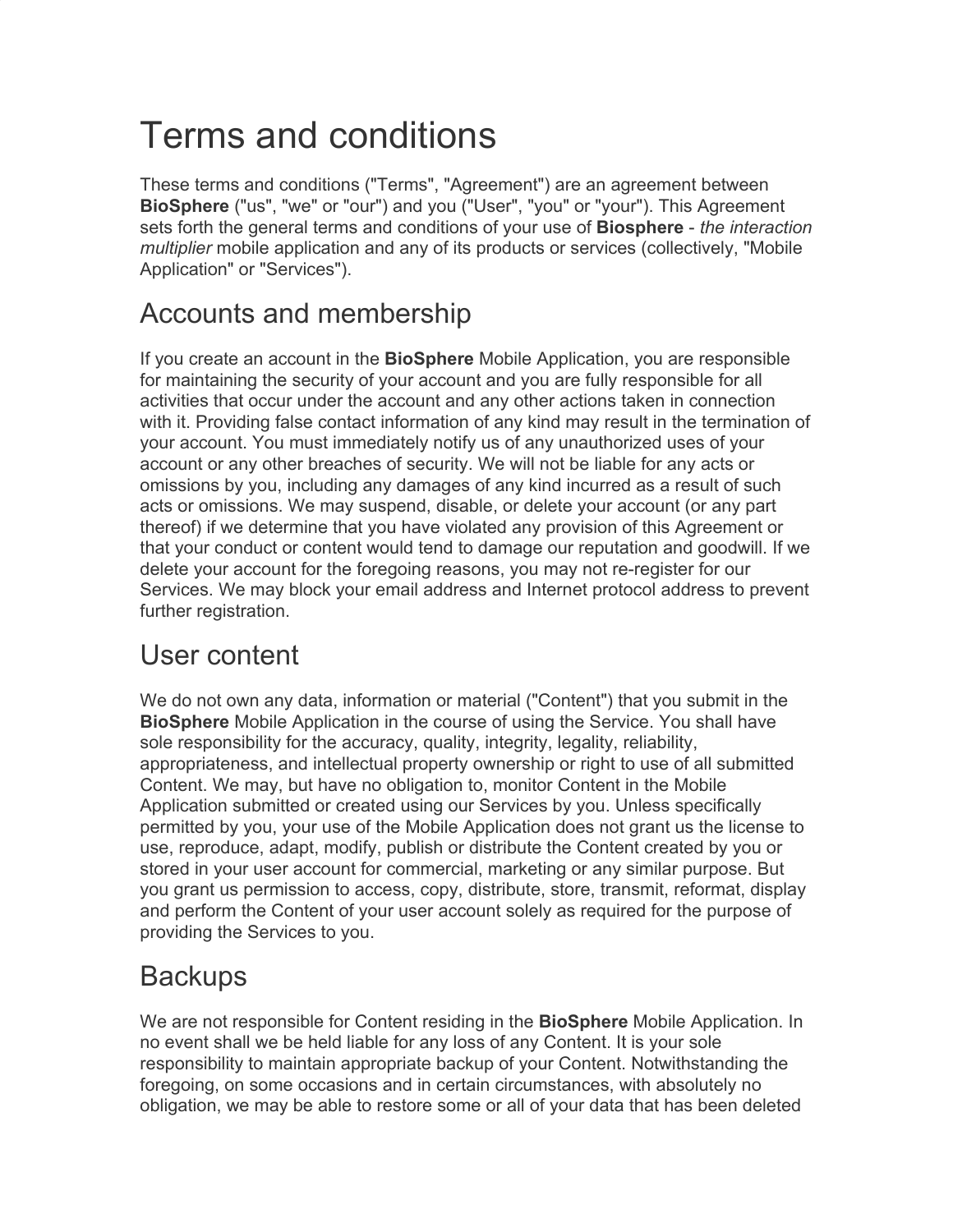as of a certain date and time when we may have backed up data for our own purposes. We make no guarantee that the data you need will be available.

## POPI act (South Africa only)

The Protection of Personal Information Act 4 of 2013 (POPI or POPIA)

*"The purpose of the Act to protect personal information, to strike a balance between the right to privacy and the need for the free flow of, and access to information, and to regulate how personal information is processed."*

- A policy relating to the POPI Act will be added after our test phase is completed. In the interim, Biosphere abides by The protection of Personal information act 4 of 2013 as at the 12th of March 2019.

## Prohibited uses

In addition to other terms as set forth in the Agreement, you are prohibited from using the Mobile Application or its Content: (a) for any unlawful purpose; (b) to solicit others to perform or participate in any unlawful acts; (c) to violate any international, federal, provincial or state regulations, rules, laws, or local ordinances; (d) to infringe upon or violate our intellectual property rights or the intellectual property rights of others; (e) to harass, abuse, insult, harm, defame, slander, disparage, intimidate, or discriminate based on gender, sexual orientation, religion, ethnicity, race, age, national origin, or disability; (f) to submit false or misleading information; (g) to upload or transmit viruses or any other type of malicious code that will or may be used in any way that will affect the functionality or operation of the Service or of any related mobile application, other mobile applications, or the Internet; (h) to collect or track the personal information of others; (i) to spam, phish, pharm, pretext, spider, crawl, or scrape; (j) for any obscene or immoral purpose; or (k) to interfere with or circumvent the security features of the Service or any related mobile application, other mobile applications, or the Internet. We reserve the right to terminate your use of the Service or any related mobile application for violating any of the prohibited uses.

# Limitation of liability

To the fullest extent permitted by applicable law, in no event will **BioSphere**, its affiliates, officers, directors, employees, agents, suppliers or licensors be liable to any person for (a): any indirect, incidental, special, punitive, cover or consequential damages (including, without limitation, damages for lost profits, revenue, sales,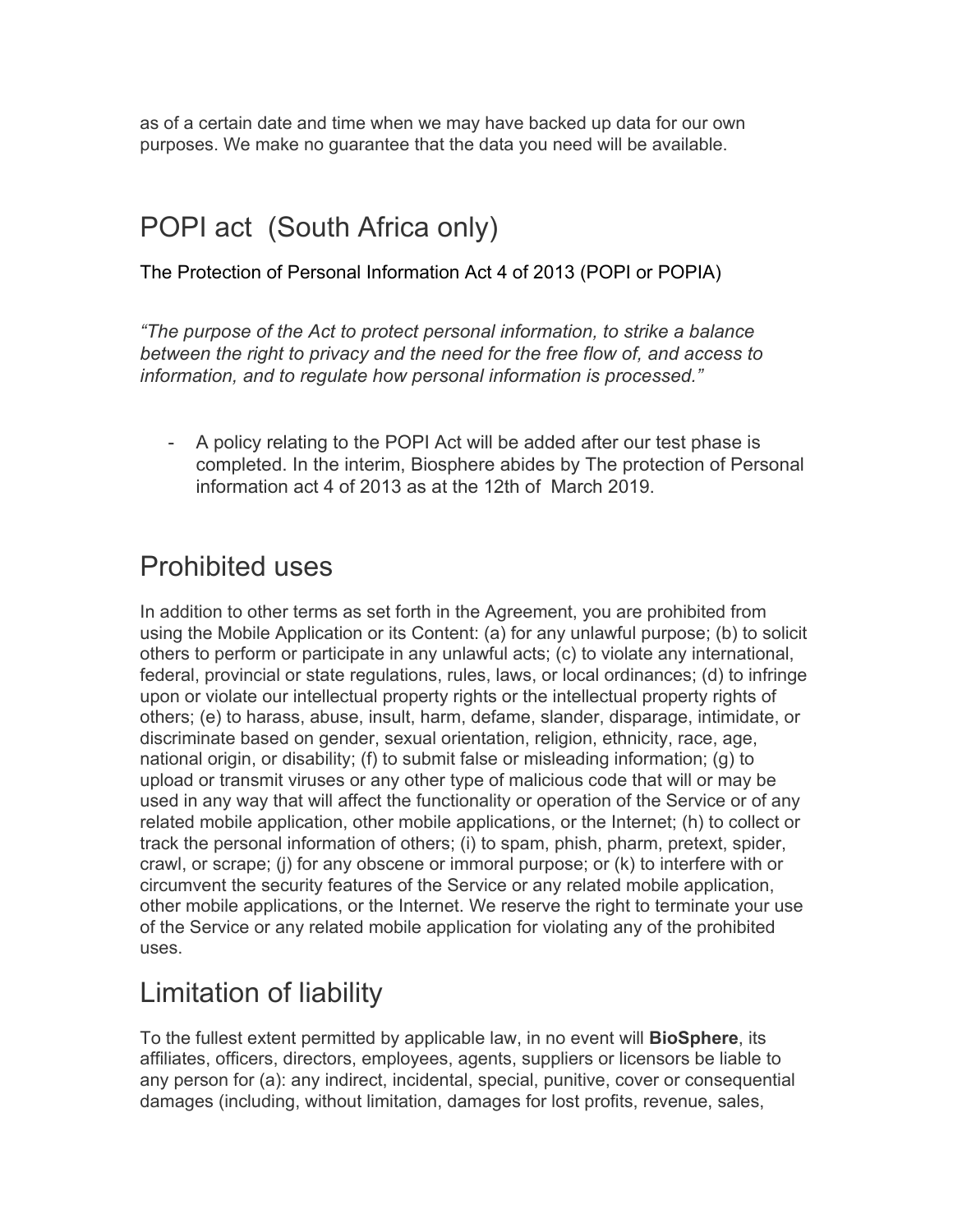goodwill, use or content, impact on business, business interruption, loss of anticipated savings, loss of business opportunity) however caused, under any theory of liability, including, without limitation, contract, tort, warranty, breach of statutory duty, negligence or otherwise, even if **BioSphere** has been advised as to the possibility of such damages or could have foreseen such damages. To the maximum extent permitted by applicable law, the aggregate liability of **BioSphere** and its affiliates, officers, employees, agents, suppliers and licensors, relating to the services will be limited to an amount greater of one dollar or any amounts actually paid in cash by you to **BioSphere** for the prior one month period prior to the first event or occurrence giving rise to such liability. The limitations and exclusions also apply if this remedy does not fully compensate you for any losses or fails of its essential purpose.

# Indemnification

You agree to indemnify and hold **BioSphere** and its affiliates, directors, officers, employees, and agents harmless from and against any liabilities, losses, damages or costs, including reasonable attorneys' fees, incurred in connection with or arising from any third-party allegations, claims, actions, disputes, or demands asserted against any of them as a result of or relating to your Content, your use of the **BioSphere** Mobile Application or Services or any willful misconduct on your part.

## Dispute resolution

The formation, interpretation, and performance of this Agreement and any disputes arising out of it shall be governed by the substantive and procedural laws of Western Cape, South Africa without regard to its rules on conflicts or choice of law and, to the extent applicable, the laws of South Africa. The exclusive jurisdiction and venue for actions related to the subject matter hereof shall be the state and federal courts located in Western Cape, South Africa, and you hereby submit to the personal jurisdiction of such courts. You hereby waive any right to a jury trial in any proceeding arising out of or related to this Agreement. The United Nations Convention on Contracts for the International Sale of Goods does not apply to this Agreement.

#### Changes and amendments

We reserve the right to modify this Agreement or its policies relating to the Mobile Application or Services at any time, effective upon posting of an updated version of this Agreement in a link in the Mobile Application. When we do, we will revise the updated date at the bottom of this page. Continued use of the **BioSphere** Mobile Application after any such changes shall constitute your consent to such changes.